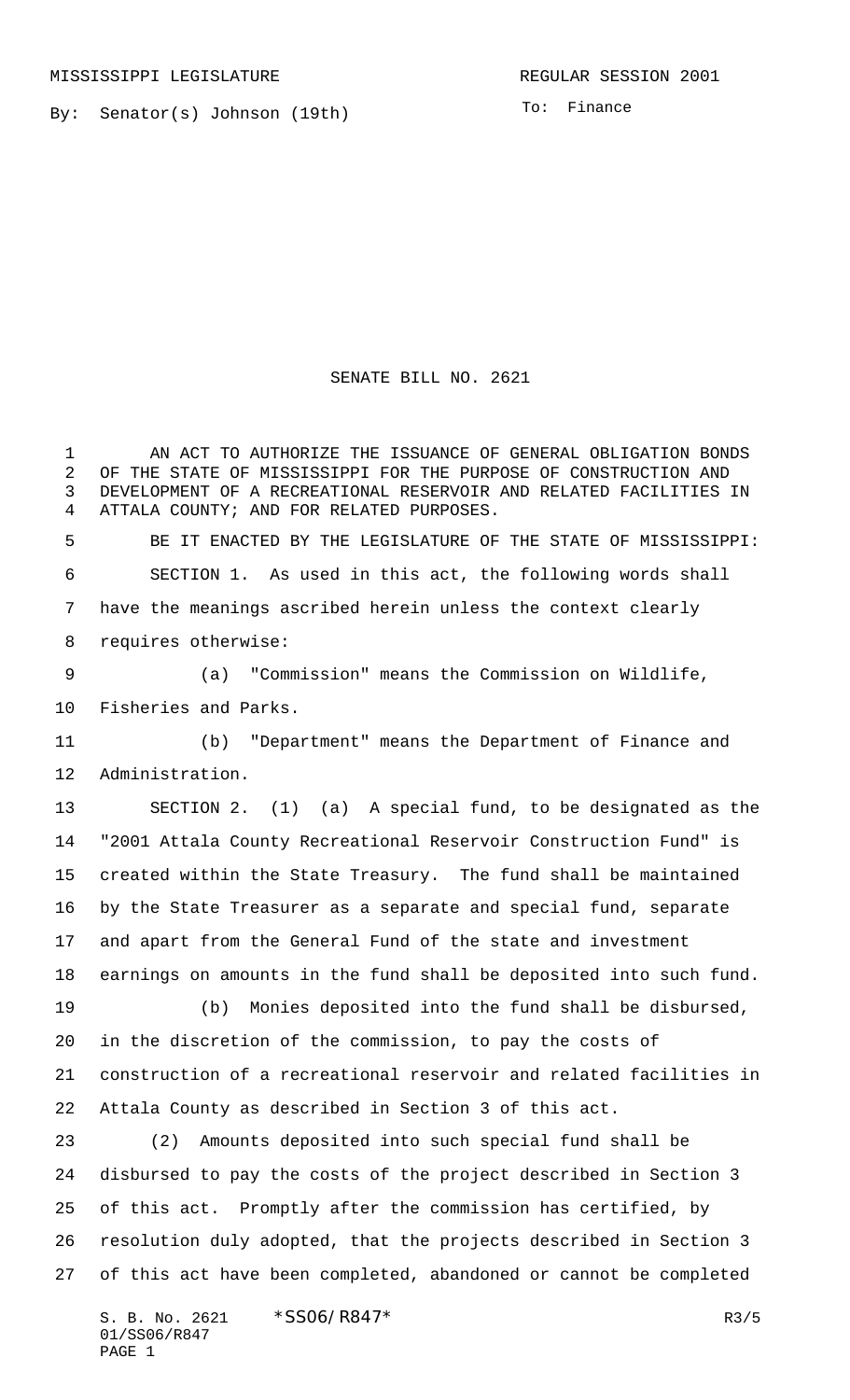in a timely fashion, any amounts remaining in such special fund shall be applied to pay debt service on the bonds issued under this act, in accordance with the proceedings authorizing the issuance of such bonds and as directed by the State Bond Commission.

 (3) The Department of Wildlife, Fisheries and Parks may receive and expend any local or other source funds in connection with the expenditure of funds provided for in this section. The expenditure of monies deposited into the special fund shall be under the direction of the commission, and such funds shall be paid by the State Treasurer upon warrants issued by such commission, which warrants shall be issued upon requisitions signed by the Executive Director of the Department of Finance and Administration or his designee.

 SECTION 3. (1) (a) Before the issuance of any of the bonds authorized under this act, the commission shall forward to the State Bond Commission its resolution declaring the necessity for the issuance of general obligation bonds as authorized by this act for the purpose of development and construction of a recreational reservoir in Attala County. Such project shall include, but not be limited to, the cost of constructing a dam, engineering costs, land acquisition, construction of boat ramps and piers, construction of office facilities, construction of a comfort station and the cost of necessary utility connections.

 (2) All contracts for construction performed or related to the projects authorized under this act shall be advertised, bid and accepted by the commission in accordance with the same procedure as prescribed for the advertisement and acceptance of bids for the purchase of commodities and contracts for public construction under Section 31-7-1 et seq. Contracts for professional services shall be in accordance with a fair and open procedure similar to that used by the Department of Finance and Administration.

S. B. No. 2621 \* SS06/R847\* 01/SS06/R847 PAGE 2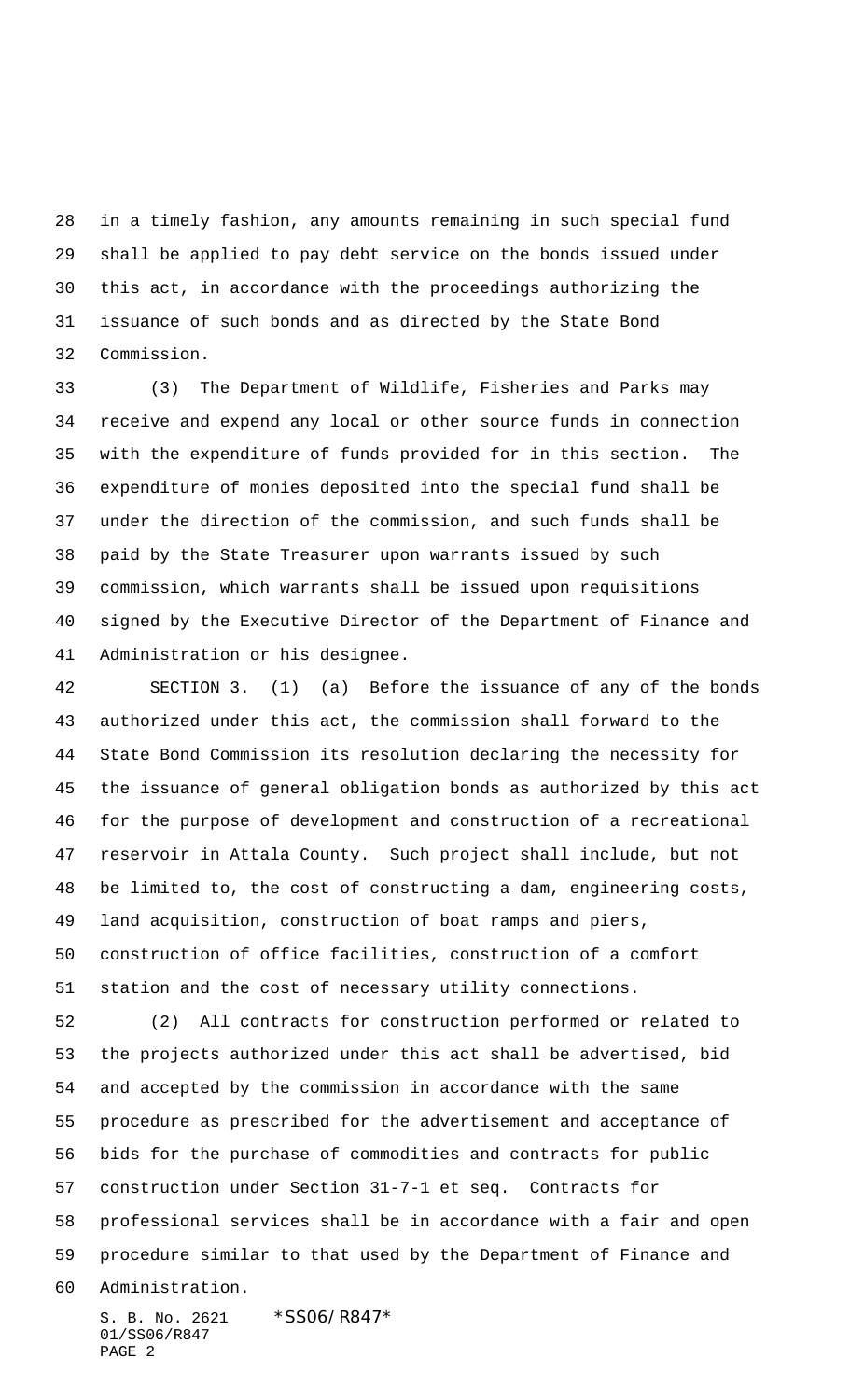SECTION 4. Upon receipt of a certified copy of a resolution of the commission declaring the necessity for the issuance of any part or all of the bonds authorized by this act, the State Bond Commission is authorized and empowered, at one time or from time to time, to declare the necessity for issuance of, and to sell and issue general obligation bonds of the State of Mississippi in the principal amount requested, not to exceed an aggregate principal amount of Two Million Dollars (\$2,000,000.00), for the purposes hereinabove set forth. The State Bond Commission is authorized and empowered to pay the costs that are incident to the sale, issuance and delivery of the bonds authorized under this act, from the proceeds derived from the sale of such bonds.

 SECTION 5. The principal of and interest on the bonds authorized under this act shall be payable in the manner provided in this section. Such bonds shall bear such date or dates, be in such denomination or denominations, bear interest at such rate or rates (not to exceed the limit set forth in Section 8 of this act), be payable at such place or places within or without the State of Mississippi, shall mature absolutely at such time or times not to exceed twenty-five (25) years from date of issue, be redeemable before maturity at such time or times and upon such terms, with or without premium, shall bear such registration privileges, and shall be substantially in such form, all as shall be determined by resolution of the State Bond Commission.

S. B. No. 2621 \* SS06/R847\* 01/SS06/R847 PAGE 3 SECTION 6. The bonds authorized by this act shall be signed by the Chairman of the State Bond Commission, or by his facsimile signature, and the official seal of the State Bond Commission shall be affixed thereto, attested by the Secretary of the State Bond Commission. The interest coupons, if any, to be attached to such bonds may be executed by the facsimile signatures of such officers. Whenever any such bonds shall have been signed by the officials herein designated to sign the bonds, who were in office at the time of such signing but who may have ceased to be such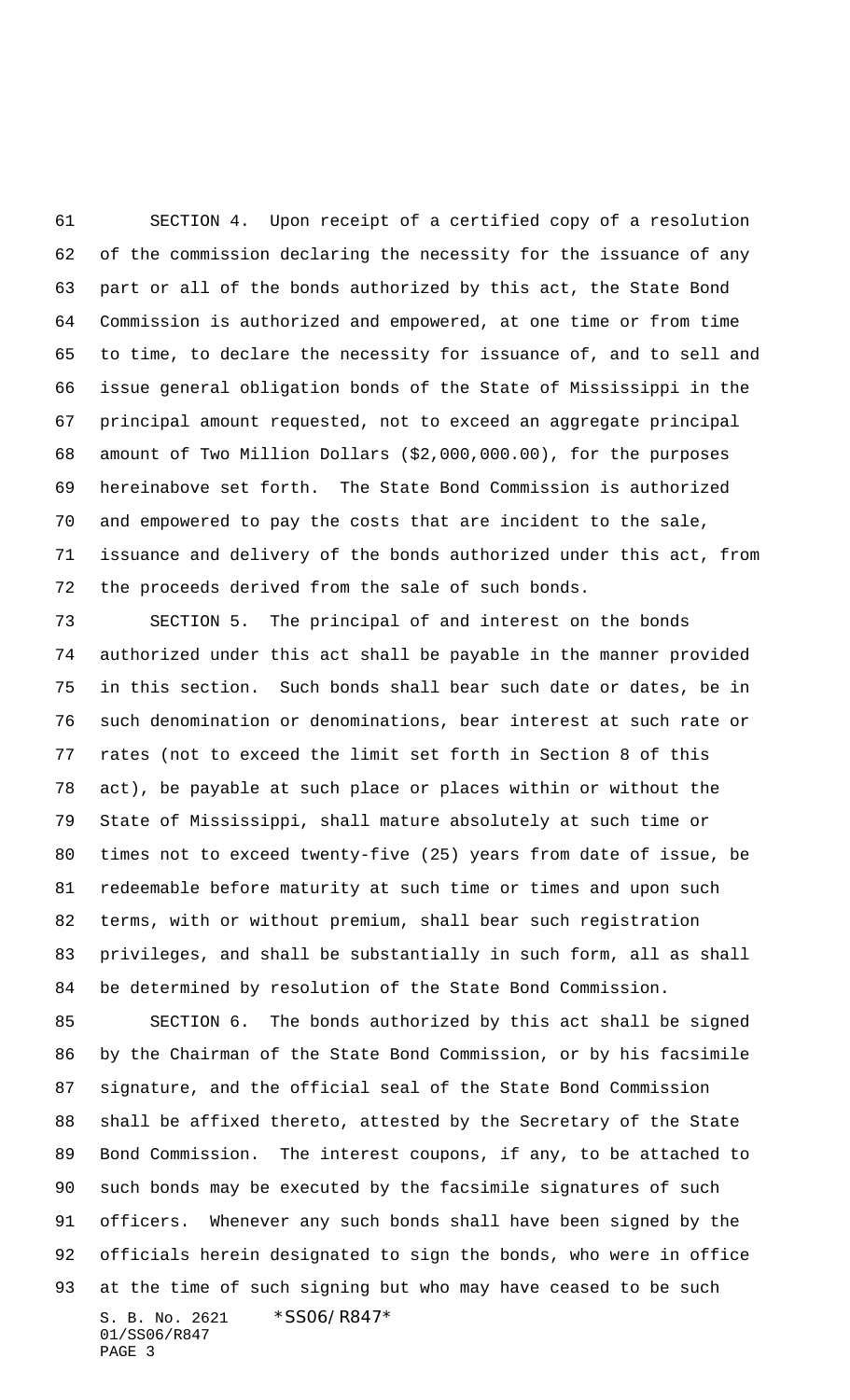officers before the sale and delivery of such bonds, or who may not have been in office on the date such bonds may bear, the signatures of such officers upon such bonds and coupons shall nevertheless be valid and sufficient for all purposes and have the same effect as if the person so officially signing such bonds had remained in office until the delivery of the same to the purchaser, or had been in office on the date such bonds may bear. However, notwithstanding anything herein to the contrary, such bonds may be issued as provided in the Registered Bond Act of the State of Mississippi.

 SECTION 7. All bonds and interest coupons issued under this act, have all the qualities and incidents of negotiable instruments under the provisions of the Mississippi Uniform Commercial Code and in exercising the powers granted by this act, the State Bond Commission shall not be required to and need not comply with the provisions of the Mississippi Uniform Commercial Code. Such bonds and income therefrom shall be exempt from all taxation within the State of Mississippi.

S. B. No. 2621 \* SS06/R847\* 01/SS06/R847 PAGE 4 SECTION 8. The State Bond Commission shall act as the issuing agent for the bonds authorized under this act, prescribe the form of the bonds, advertise for and accept bids, issue and sell the bonds so authorized to be sold, pay all fees and costs incurred in such issuance and sale, and do any and all other things necessary and advisable in connection with the issuance and sale of such bonds. The State Bond Commission may pay the costs that are incident to the sale, issuance and delivery of the bonds authorized under this act from the proceeds derived from the sale of the bonds. The State Bond Commission shall sell such bonds on sealed bids at public sale and for such price as it may determine to be for the best interest of the State of Mississippi, but no such sale shall be made at a price less than par plus accrued interest to date of delivery of the bonds to the purchaser. All bonds shall bear interest at such rate or rates not exceeding the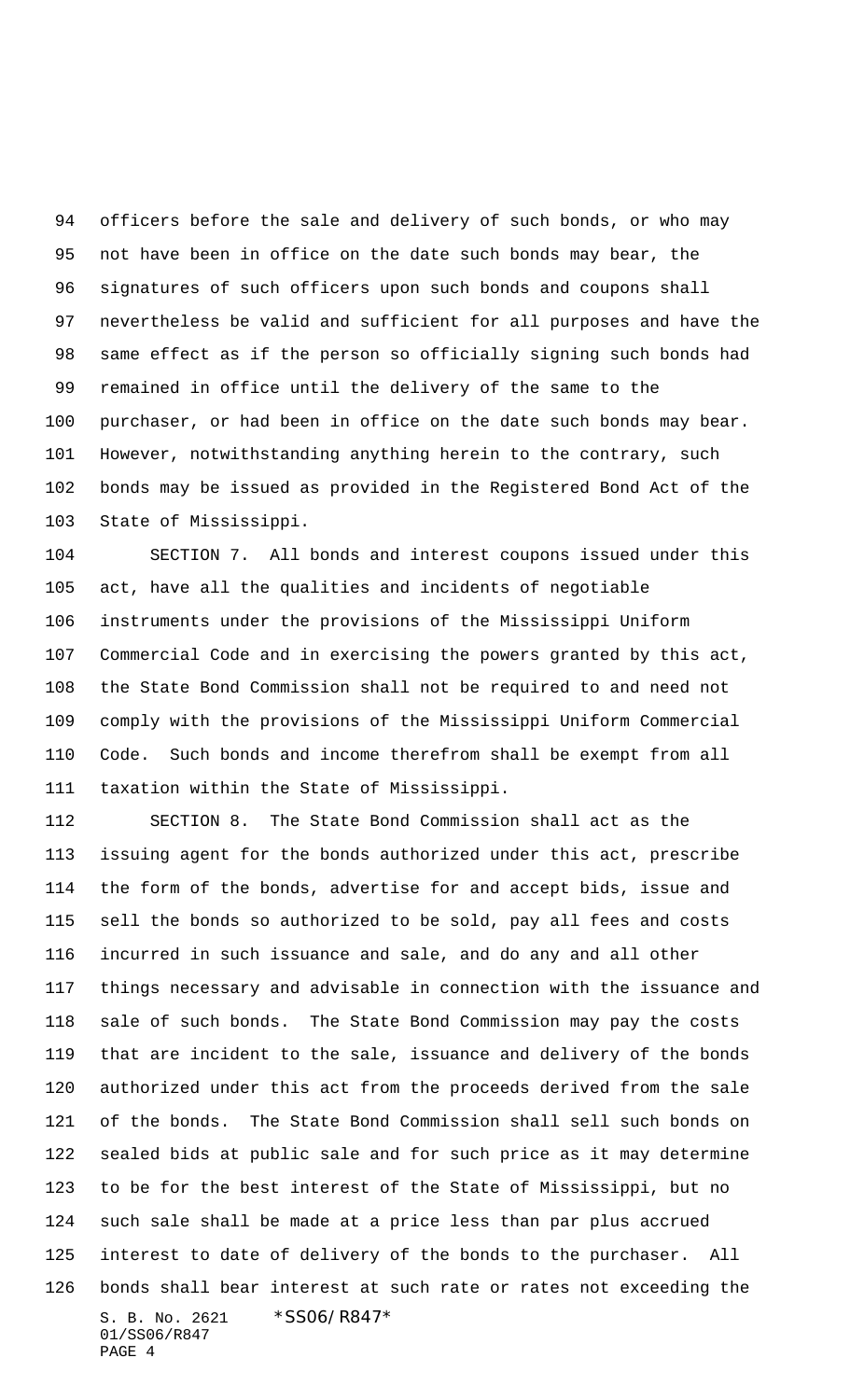limits set forth in Section 75-17-101. All interest accruing on such bonds so issued shall be payable semiannually or annually, except that the first interest payment may be for any period of 130 not more than one (1) year.

 Notice of the sale of any such bond shall be published at least one (1) time, not less than ten (10) days before the date of sale, and shall be so published in one or more newspapers having a general circulation in the City of Jackson, Mississippi, and in one or more other newspapers or financial journals with a national circulation, to be selected by the State Bond Commission.

 The State Bond Commission, when issuing any bonds under the authority of this act, may provide that bonds, at the option of the State of Mississippi, may be called in for payment and redemption at the call price named therein and accrued interest on such date or dates named therein.

 SECTION 9. The bonds issued under the provisions of this act are general obligations of the State of Mississippi, and for the payment thereof the full faith and credit of the State of Mississippi is hereby irrevocably pledged. If the funds appropriated by the Legislature are insufficient to pay the principal of and the interest on such bonds as they become due, then the deficiency shall be paid by the State Treasurer from any funds in the State Treasury not otherwise appropriated. All such bonds shall contain recitals on their faces substantially covering the provisions of this section.

S. B. No. 2621 \*SS06/R847\* 01/SS06/R847 PAGE 5 SECTION 10. The State Treasurer is authorized to certify to the Executive Director of the Department of Finance and Administration the necessity for warrants, and the executive director is authorized and directed to issue such warrants, in such amounts as may be necessary to pay when due the principal of 157 and interest on all bonds issued under the provisions of this act; and the State Treasurer shall forward the necessary amount to the designated place or places of payment of such bonds in ample time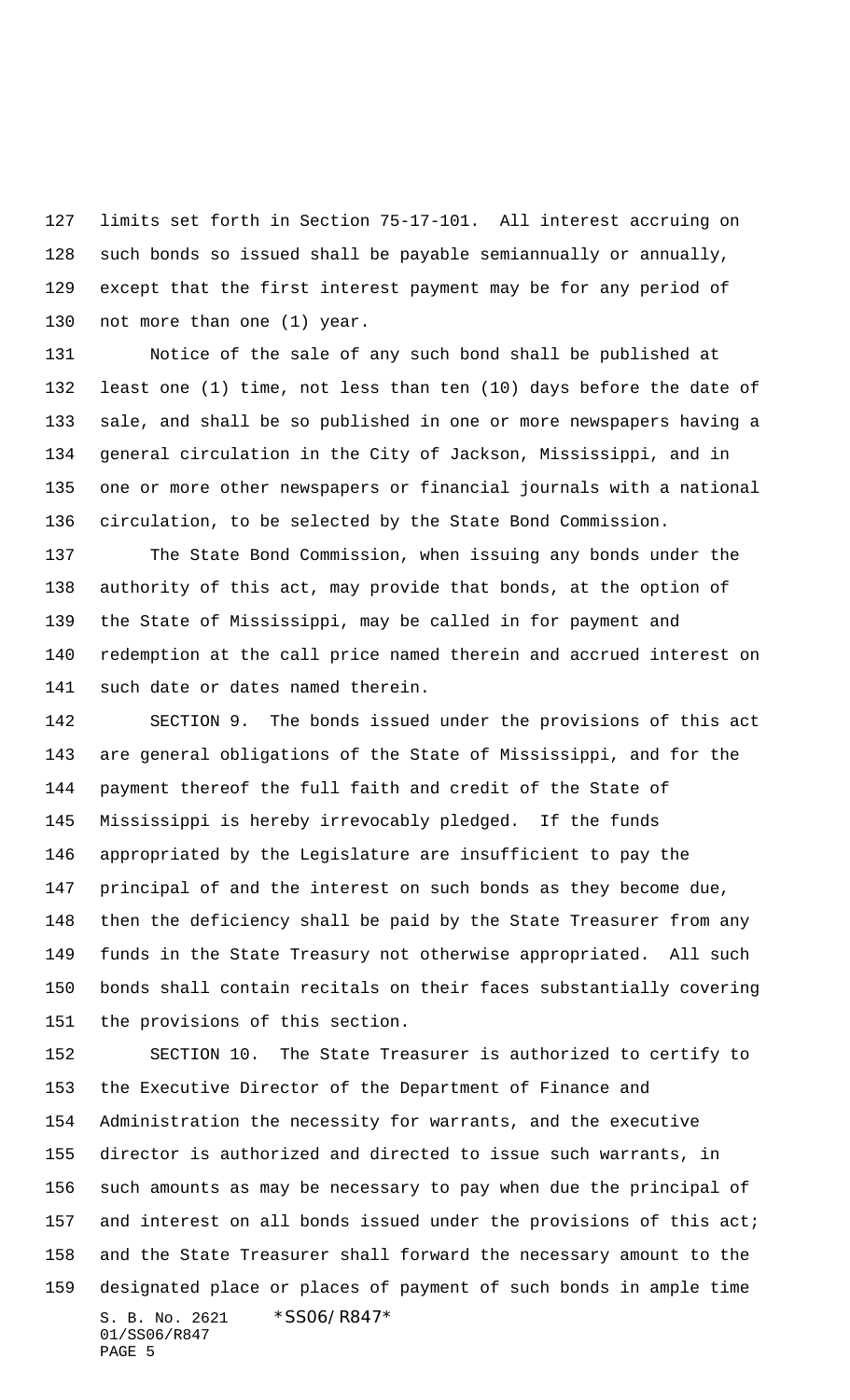to discharge such bonds, or the interest thereon, on the due dates thereof.

 SECTION 11. The bonds authorized under this act may be issued without any other proceedings or the happening of any other conditions or things other than those proceedings, conditions and things which are specified or required by this act. Any resolution providing for the issuance of general obligation bonds under the provisions of this act shall become effective immediately upon its adoption by the State Bond Commission, and any such resolution may be adopted at any regular or special meeting of the State Bond Commission by a majority of its members.

 SECTION 12. The bonds authorized under the authority of this act may be validated in the Chancery Court of the First Judicial District of Hinds County, Mississippi, in the manner and with the force and effect provided by Chapter 13, Title 31, Mississippi Code of 1972, for the validation of county, municipal, school district and other bonds. The notice to taxpayers required by such statutes shall be published in a newspaper published or having a general circulation in the City of Jackson, Mississippi.

 SECTION 13. The proceeds of the bonds authorized in this act shall be deposited in a special fund created in Section 2 of this act. The proceeds of such bonds shall be used solely for the purposes provided in this act, including the costs incident to the issuance and sale of such bonds. The costs incident to the issuance and sale of such bonds shall be disbursed by warrant upon requisition of the State Bond Commission, signed by the Governor. The expenditure of the remaining money shall be under the direction of the Commission on Wildlife, Fisheries and Parks, and such funds shall be paid by the State Treasurer upon warrants issued by the Executive Director of the Department of Finance and Administration.

S. B. No. 2621 \* SS06/R847\* 01/SS06/R847 PAGE 6 SECTION 14. Any holder of bonds issued under the provisions of this act, or of any of the interest coupons pertaining thereto